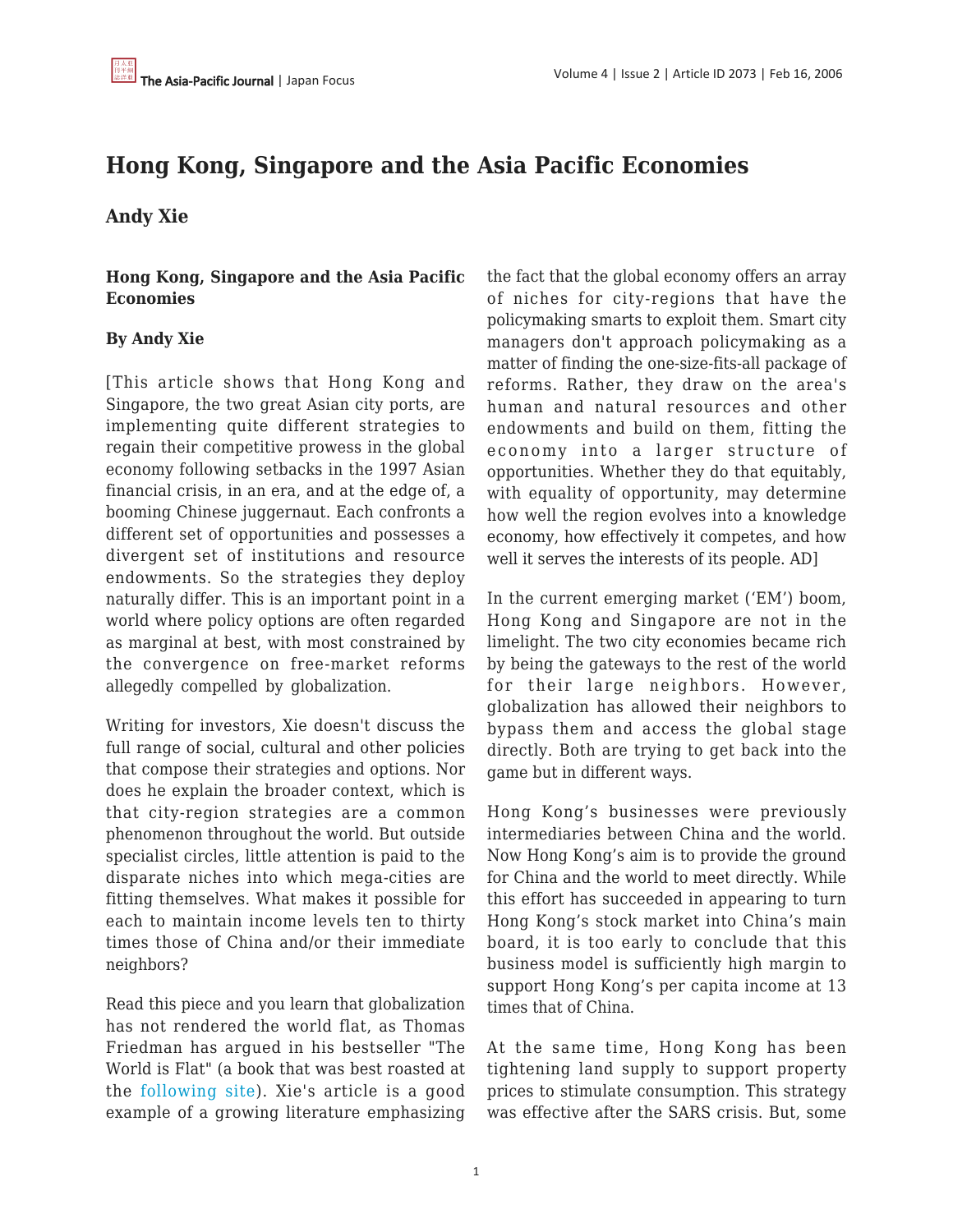reversal in property prices is already apparent. The hikes in the Fed funds rate have increased the cost of funds in Hong Kong through the pegged exchange rate. The outlook for Hong Kong's consumption is becoming increasingly uncertain.

Singapore looks to be turning into a private equity fund and is trying to own the growth in neighboring economies. This strategy seems quite successful at the moment with the EM boom creating big paper gains for Singapore's investments. However, past history suggests that EM activity is very cyclical and long-term gains are difficult to achieve. It is too early to judge the success of Singapore's approach. Even if the investments do work out, the returns may not be sufficient to sustain Singapore's per capita income at 27 times that of Indonesia or 14 times that of China.

Singapore is also focusing on China's weaknesses to create economic activities at home. Private wealth management, healthcare, education, and casino operations are some of the areas. I think these activities look promising for creating sufficient jobs for Singapore's small labor force.

Singapore and Hong Kong are taking different approaches to regaining their relevance in globalization. It is too early to say if either approach will be successful. In the background, the enormous wage gaps between the two cities and their neighbors work as a headwind to their economies. Their economic policies need to be very effective for living standards to be maintained.

#### **The Lucky Twins**

Hong Kong and Singapore are Asia's lucky cities. Their income levels are considerably higher than those of their large neighbors.

In 2005, Hong Kong's GDP per employee was US\$52,000 and Singapore's US\$54,000, not far from Japan's US\$66,500 and much higher than Korea's US\$34,000 and Taiwan's US\$30,000. The income levels in China, India and Indonesia are less than 10% of these levels.

The cities of Hong Kong and Singapore have become rich by being the intermediaries between the world and their big neighbors (China in Hong Kong's case and Southeast Asia for Singapore's). To a significant extent, the two cities have gained from inefficiencies in their giant neighbors.

In the EM boom in the 1990s, for example, Hong Kong benefited from international enthusiasm for China by offering its listed companies and properties as plays on China's future. Its property and stock markets boomed. When the bubble burst, Hong Kong continued to benefit with foreign investors the losers.

Singapore benefited from the massive inflow of Indonesian money into its property market. This source of money was partly the regurgitated foreign capital flow into Indonesia. Another gain for Singapore was its ability to provide a base from which multinational companies could operate to manage businesses in Southeast Asia.

#### **Hard Times since 1997**

The Asian Financial Crisis in 1997/98 was the turning point for the two cities. Since that time, GDP growth in Hong Kong has averaged 3.6% and in Singapore 3.7%. In nominal terms, Hong Kong's GDP regained its 1997 level only in 2005. Furthermore, its nominal domestic demand last year was still 17.3% less than in 1997. Nominal GDP recovered on the increase in net exports.

Singapore's nominal GDP has performed much better, up 3.6% a year during 1997-2005. The 12% currency depreciation against the dollar helped in boosting Singapore's nominal GDP.

The difference in deflationary pressure between Hong Kong and Singapore is a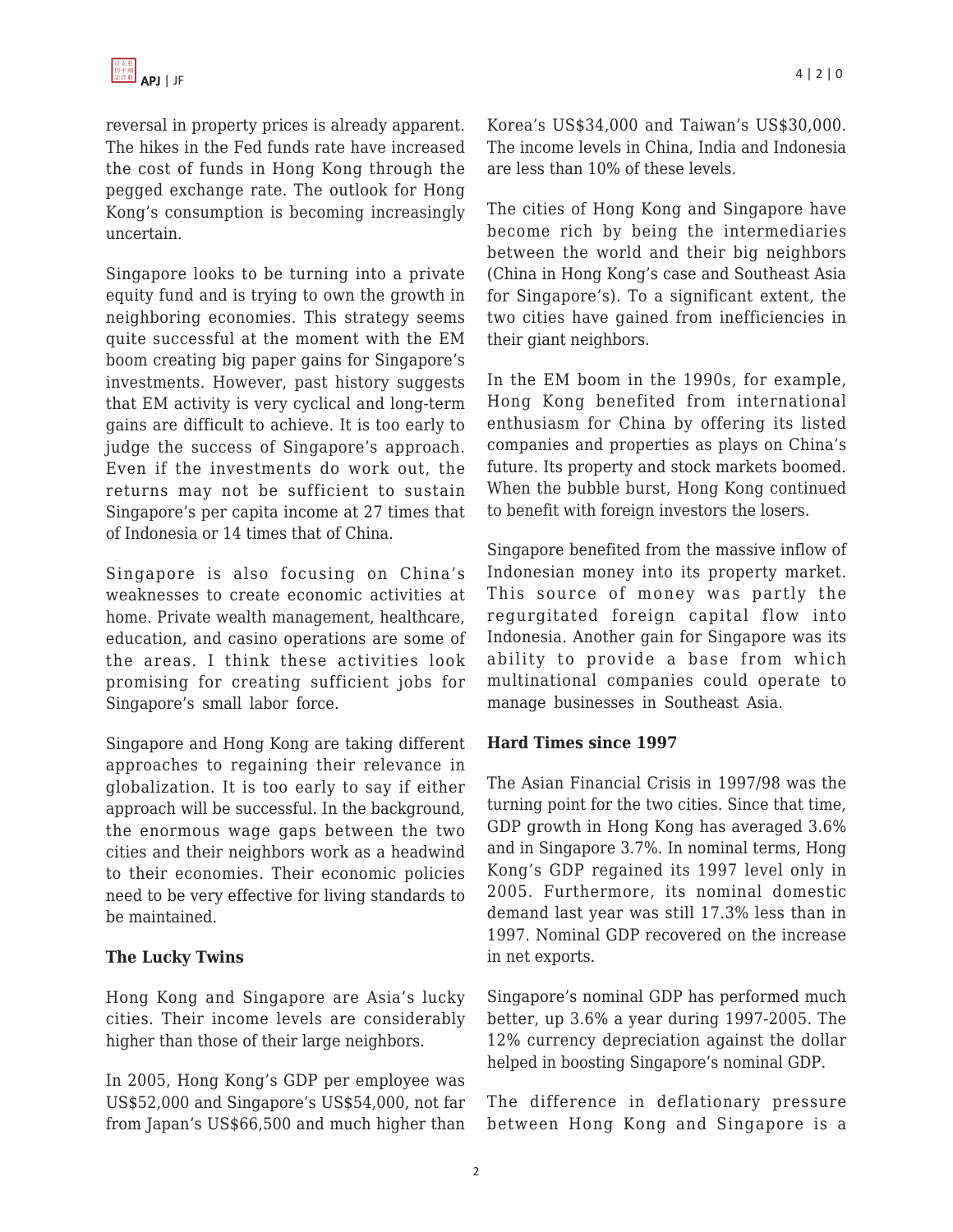reflection of the extent of property overvaluation when the EM bubble burst in 1997. Hong Kong's property prices were up by 546% over the previous ten years and Singapore's 253%.

Hong Kong's property prices dropped by 65% and Singapore's by 28% between 1997 and 2003. Even after the adjustment, Hong Kong's property is still twice as expensive as Singapore's on average, while the two have similar income levels.

#### **The Fragile Recovery**

Hong Kong and Singapore have experienced a sharp recovery since the end of the SARS crisis in 2003. Hong Kong's property prices have shot up 63% in two years. Its real GDP rose by 15% and nominal GDP by 12% between 1997 and 2005. Singapore's real GDP rose by 15% and nominal GDP by 19% over 1997-2005, while its property prices remained flat during the period.

The rapid recovery after the SARS outbreak has brought hope that the two city economies are back to their old forms. I think this is a wrong perception. Domestic demand remains depressed in both economies. Hong Kong's real domestic demand was only 5.7% higher in 2005 than in 1997, while nominal domestic demand was 13% less.

Singapore's domestic demand rose by 11% in real terms and 12.5% in nominal terms between 1997 and 2005 or one third as much as the increase in GDP. The real reason for the recovery of both is the expansion in the current account surplus. Hong Kong's net exports accounted for 14.5% of GDP in 2005 compared with -1.5% in 1997. Singapore's net exports rose from 12.8% of GDP in 1997 to an estimated 29.5% in 2005. The fragility of the recovery is due to its dependence on the rise in net exports, which is a form of cashing out of past investments. This sort of cashing-out depletes the domestic capital stock and, hence,

the growth potential over time.

### **Capital Exports Become the Key to the Future**

Rising exports, or the cashing-out of past investments, is possible when capital is exported in the same amount. There lies the key to the future of both economies, in my view. How much they earn on their exported capital will determine if the two cities can sustain or raise their living standards.

Singapore has executed unprecedented capital redeployment, led by its government, relative to the size of its economy. The efforts have so far been successful. Some of its investments (e.g., the stake in China Construction Bank) have appreciated considerably in the current EM boom. For a small economy like Singapore, the government-led approach is entirely appropriate, as long as it works.

Hong Kong's capital exports are driven by the private sector. Its leading businesses have been buying into some of the same businesses as Singapore. In addition, its population has been buying into Chinese IPOs and properties. Such investments have been profitable so far in the current EM boom.

However, asset markets in emerging economies are highly cyclical. It is too early to judge if the current paper gains will last. As Hong Kong and Singapore invest in their neighbors rather than at home, their living standards depend on the long-term returns on such investments.

Hong Kong's and Singapore's strategy contrasts with that of Korea, which is to build up manufacturing industries that are ahead of China's or India's in terms of quality and branding. Korea's living standards depend on sustaining its edge over China and India in such areas. The success or failure of Korea's strategy depends on Korean businesses. Hong Kong's and Singapore's strategy depends on entities over which they have no control.